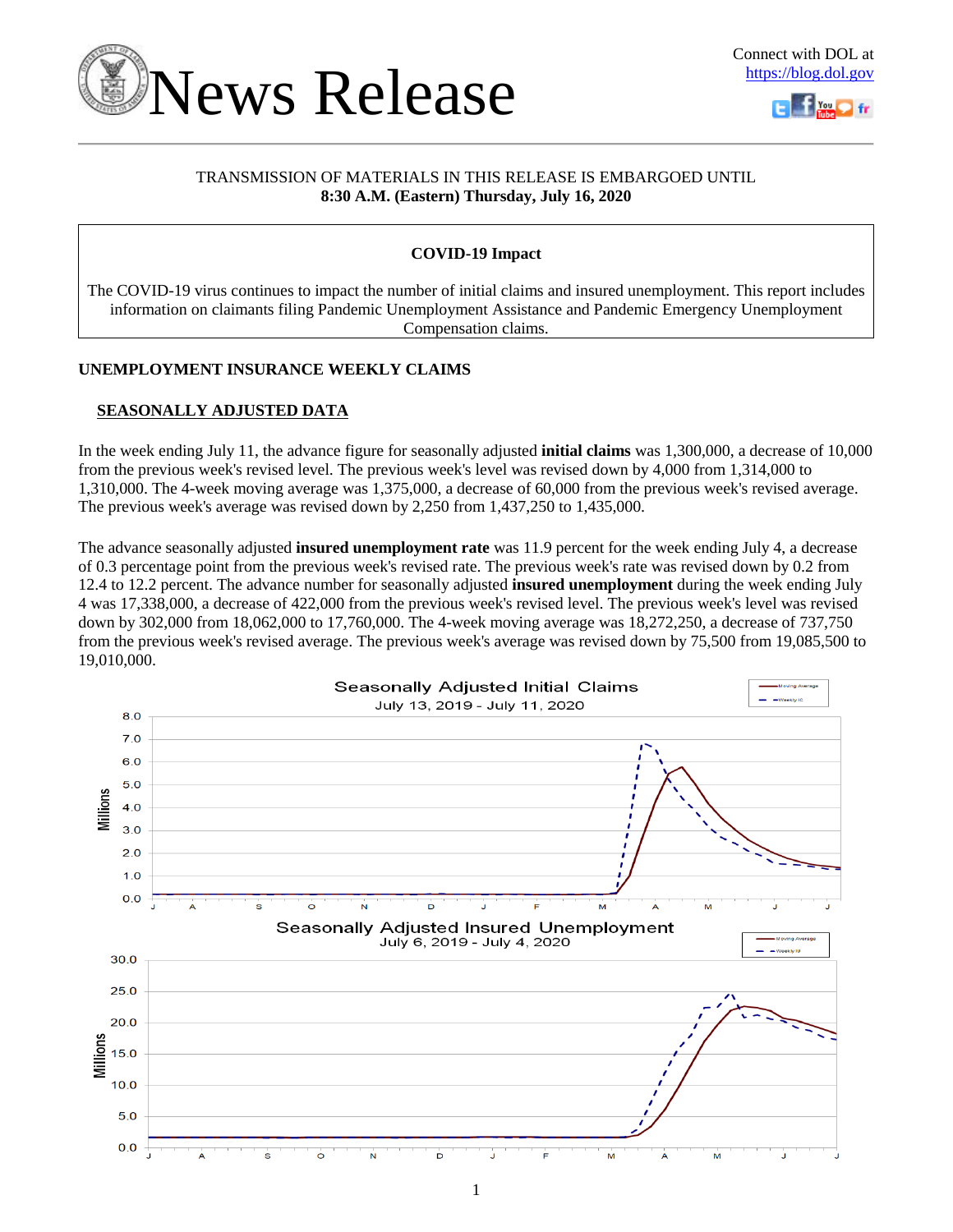### **UNADJUSTED DATA**

The advance number of actual initial claims under state programs, unadjusted, totaled 1,503,892 in the week ending July 11, an increase of 108,811 (or 7.8 percent) from the previous week. The seasonal factors had expected an increase of 120,514 (or 8.6 percent) from the previous week. There were 243,621 initial claims in the comparable week in 2019. In addition, for the week ending July 11, 47 states reported 928,488 initial claims for Pandemic Unemployment Assistance.

The advance unadjusted insured unemployment rate was 11.9 percent during the week ending July 4, an increase of 0.6 percentage point from the prior week. The advance unadjusted number for persons claiming UI benefits in state programs totaled 17,355,176, an increase of 838,307 (or 5.1 percent) from the preceding week. The seasonal factors had expected an increase of 1,260,965 (or 7.6 percent) from the previous week. A year earlier the rate was 1.2 percent and the volume was 1,702,745.



The total number of people claiming benefits in all programs for the week ending June 27 was 32,003,330, a decrease of 433,005 from the previous week. There were 1,632,689 persons claiming benefits in all programs in the comparable week in 2019.

During the week ending June 27, Extended Benefits were available in the following 51 states:

Alabama, Alaska, Arizona, Arkansas, California, Colorado, Connecticut, Delaware, District of Columbia, Florida, Georgia, Hawaii, Idaho, Illinois, Indiana, Iowa, Kansas, Kentucky, Louisiana, Maine, Maryland, Massachusetts, Michigan, Minnesota, Mississippi, Missouri, Montana, Nebraska, Nevada, New Hampshire, New Jersey, New Mexico, New York, North Carolina, North Dakota, Ohio, Oklahoma, Oregon, Pennsylvania, Puerto Rico, Rhode Island, South Carolina, Tennessee, Texas, Vermont, Virgin Islands, Virginia, Washington, West Virginia, Wisconsin and Wyoming.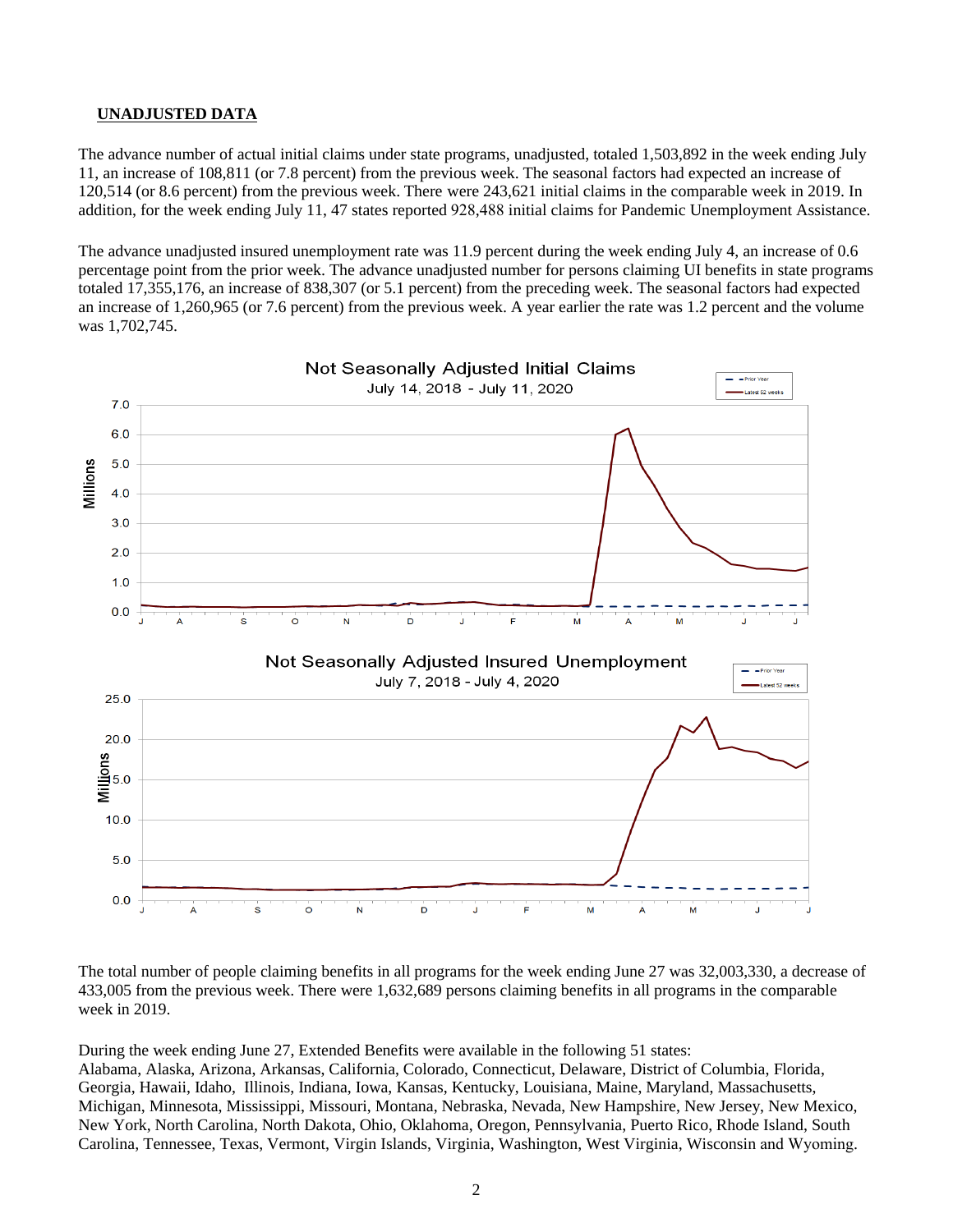Initial claims for UI benefits filed by former Federal civilian employees totaled 1,323 in the week ending July 4, a decrease of 8 from the prior week. There were 1,077 initial claims filed by newly discharged veterans, an increase of 56 from the preceding week.

There were 14,146 former Federal civilian employees claiming UI benefits for the week ending June 27, a decrease of 336 from the previous week. Newly discharged veterans claiming benefits totaled 12,792, a decrease of 315 from the prior week.

During the week ending June 27, 48 states reported 14,282,999 individuals claiming Pandemic Unemployment Assistance benefits and 44 states reported 936,431 individuals claiming Pandemic Emergency Unemployment Compensation benefits.

The highest insured unemployment rates in the week ending June 27 were in Puerto Rico (26.8), Nevada (20.9), Hawaii (19.9), New York (17.0), Louisiana (16.6), California (15.9), Massachusetts (15.6), Connecticut (15.2), Georgia (14.1), and Rhode Island (14.0).

The largest increases in initial claims for the week ending July 4 were in Texas (+20,506), New Jersey (+19,410), Maryland (+10,568), Louisiana (+9,441), and New York (+3,906), while the largest decreases were in Indiana (-22,725), Florida (-17,429), California (-12,571), Georgia (-12,325), and Oklahoma (-8,982).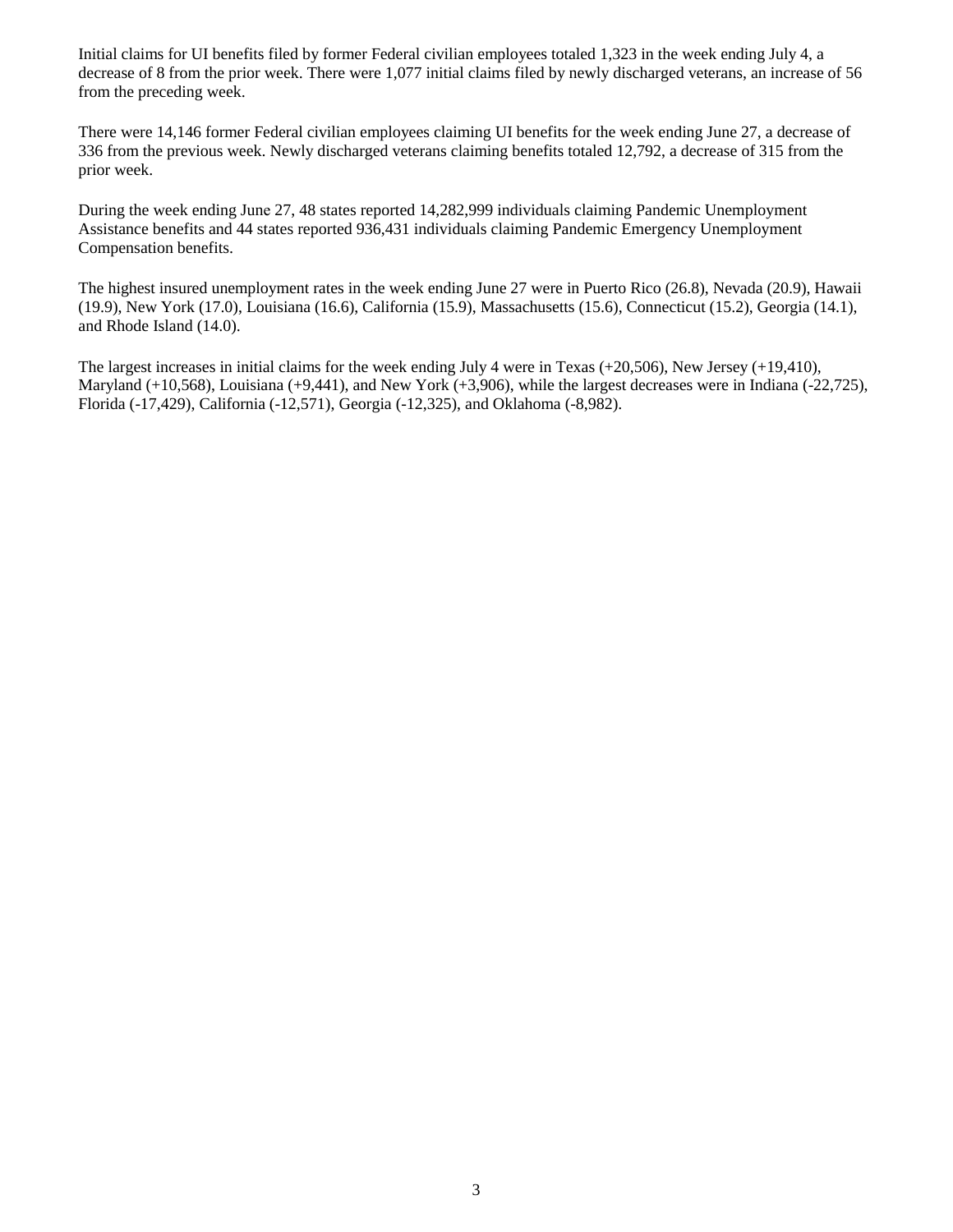### UNEMPLOYMENT INSURANCE DATA FOR REGULAR STATE PROGRAMS

| <b>WEEK ENDING</b>                            | July 11    | July 4     | <b>Change</b> | June 27    | Prior Year <sup>1</sup>        |
|-----------------------------------------------|------------|------------|---------------|------------|--------------------------------|
| Initial Claims (SA)                           | 1,300,000  | 1,310,000  | $-10,000$     | 1,408,000  | 217,000                        |
| Initial Claims (NSA)                          | 1,503,892  | 1,395,081  | $+108,811$    | 1,426,618  | 243,621                        |
| 4-Wk Moving Average (SA)                      | 1,375,000  | 1,435,000  | $-60,000$     | 1,499,000  | 218,500                        |
| <b>WEEK ENDING</b>                            | July 4     | June 27    | <b>Change</b> | June 20    | <b>Prior Year</b> <sup>1</sup> |
| Insured Unemployment (SA)                     | 17,338,000 | 17,760,000 | $-422,000$    | 18,760,000 | 1,694,000                      |
| Insured Unemployment (NSA)                    | 17,355,176 | 16,516,869 | $+838,307$    | 17,427,940 | 1,702,745                      |
| 4-Wk Moving Average (SA)                      | 18,272,250 | 19,010,000 | $-737,750$    | 19,721,500 | 1,700,500                      |
| Insured Unemployment Rate $(SA)^2$            | 11.9%      | 12.2%      | $-0.3$        | 12.9%      | 1.2%                           |
| <b>Insured Unemployment Rate</b><br>$(NSA)^2$ | 11.9%      | 11.3%      | $+0.6$        | 12.0%      | 1.2%                           |

### INITIAL CLAIMS FILED IN FEDERAL PROGRAMS (UNADJUSTED)

| <b>WEEK ENDING</b>                  | July 11 | July 4    | <b>Change</b> | June 27                 |
|-------------------------------------|---------|-----------|---------------|-------------------------|
| Pandemic Unemployment<br>Assistance | 928,488 | 1,046,433 | $-117,945$    | 996,842                 |
| <b>WEEK ENDING</b>                  | July 4  | June 27   | <b>Change</b> | Prior Year <sup>1</sup> |
| Federal Employees (UCFE)            | 1,323   | 1,331     | -8            | 554                     |
| Newly Discharged Veterans (UCX)     | 1,077   | 1,021     | $+56$         | 569                     |

### PERSONS CLAIMING UI BENEFITS IN ALL PROGRAMS (UNADJUSTED)

| <b>WEEK ENDING</b>                            | June 27    | June 20    | <b>Change</b> | Prior Year <sup>1</sup> |
|-----------------------------------------------|------------|------------|---------------|-------------------------|
| <b>Regular State</b>                          | 16,410,059 | 17,316,689 | $-906,630$    | 1,608,768               |
| <b>Federal Employees</b>                      | 14,146     | 14,482     | $-336$        | 6.447                   |
| <b>Newly Discharged Veterans</b>              | 12,792     | 13,107     | $-315$        | 5,438                   |
| Pandemic Unemployment Assistance <sup>3</sup> | 14,282,999 | 13,877,143 | $+405,856$    | <b>NA</b>               |
| Pandemic Emergency UC <sup>4</sup>            | 936,431    | 850,461    | $+85,970$     | <b>NA</b>               |
| Extended Benefits <sup>5</sup>                | 2,181      | 2,266      | $-85$         | $\theta$                |
| State Additional Benefits <sup>6</sup>        | 2,056      | 2.241      | $-185$        | 5,109                   |
| $STC / Workshare$ <sup>7</sup>                | 342,666    | 359,946    | $-17,280$     | 6.927                   |
| TOTAL <sup>8</sup>                            | 32,003,330 | 32,436,335 | $-433,005$    | 1,632,689               |
|                                               |            |            |               |                         |

### FOOTNOTES

SA - Seasonally Adjusted Data, NSA - Not Seasonally Adjusted Data

- 1. Prior year is comparable to most recent data.
- 2. Most recent week used covered employment of 146,125,989 as denominator.
- 3. Information on the Pandemic Unemployment Assistance (PUA) program can be found in UIPL 16-20: [PUA Program](https://wdr.doleta.gov/directives/corr_doc.cfm?DOCN=4628) [information](https://wdr.doleta.gov/directives/corr_doc.cfm?DOCN=4628)
- 4. Information on the Pandemic Emergency Unemployment Compensation (PEUC) program can be found in Unemployment Insurance Program Letter (UIPL) 17-20: [PEUC Program information](https://wdr.doleta.gov/directives/corr_doc.cfm?DOCN=8452)
- 5. Information on the EB program can be found here: **EB Program information**
- 6. Some states maintain additional benefit programs for those claimants who exhaust regular benefits, and when applicable, extended benefits. Information on states that participate, and the extent of benefits paid, can be found starting on page 4-4 of this link: [Extensions and Special Programs PDF](https://oui.doleta.gov/unemploy/pdf/uilawcompar/2019/special.pdf#page=4)
- 7. Information on STC/Worksharing can be found starting on page 4-8 of the following link: [Extensions and Special Programs](https://oui.doleta.gov/unemploy/pdf/uilawcompar/2019/special.pdf#page=8) [PDF](https://oui.doleta.gov/unemploy/pdf/uilawcompar/2019/special.pdf#page=8)
- 8. Totals include PUA Unemployment for the appropriate corresponding week.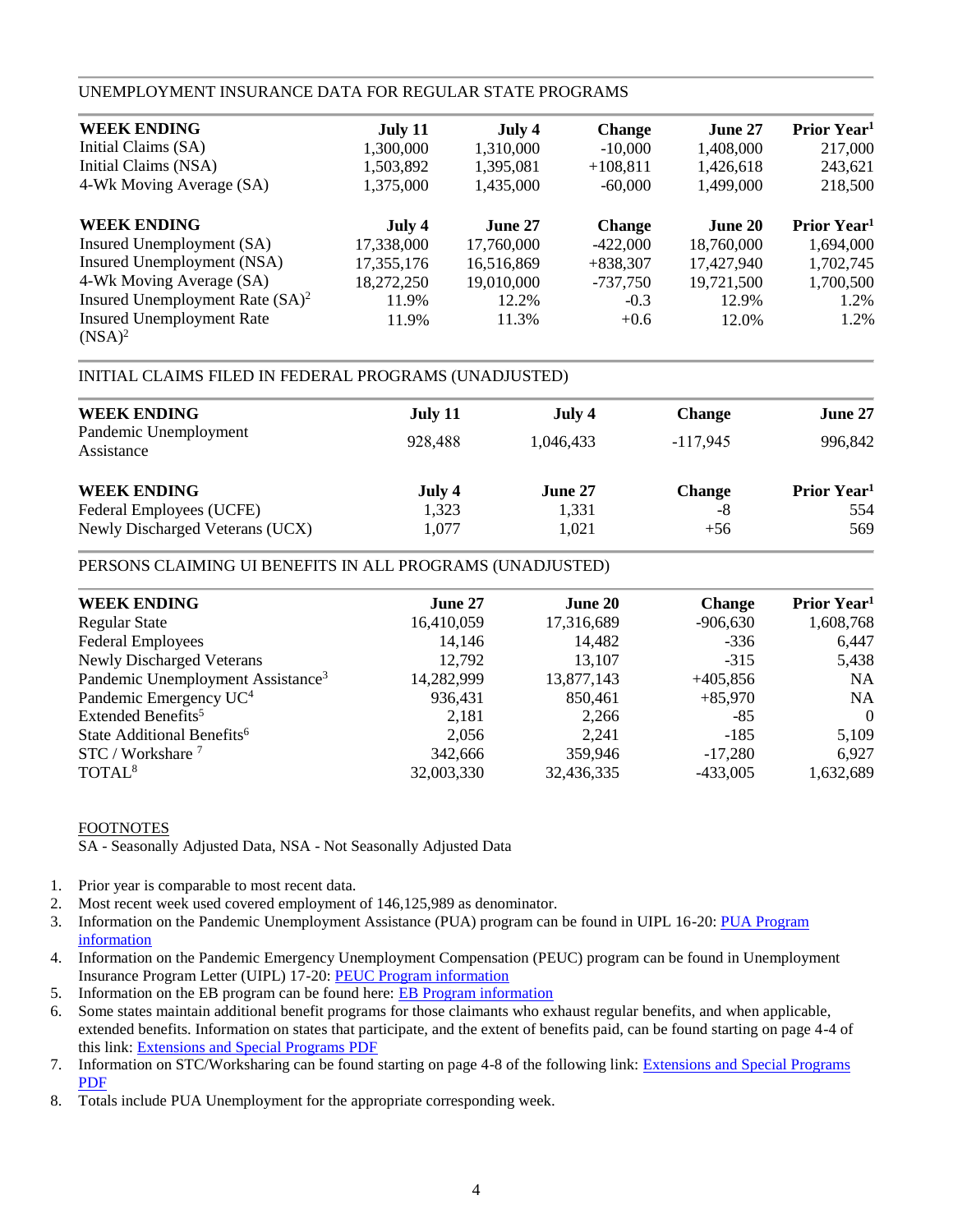### Advance State Claims - Not Seasonally Adjusted

|                      | Initial Claims Filed During Week Ended July 11 |           |           | Insured Unemployment For Week Ended July 4 |            |           |  |
|----------------------|------------------------------------------------|-----------|-----------|--------------------------------------------|------------|-----------|--|
| <b>STATE</b>         | Advance                                        | Prior Wk  | Change    | Advance                                    | Prior Wk   | Change    |  |
| Alabama              | 19,660                                         | 19,056    | 604       | 112,147                                    | 138,272    | $-26,125$ |  |
| Alaska               | 10,011                                         | 6,124     | 3,887     | 42,697                                     | 42,110     | 587       |  |
| Arizona              | 30,257                                         | 25,774    | 4,483     | 221,776                                    | 216,603    | 5,173     |  |
| Arkansas             | 13,576                                         | 10,832    | 2,744     | 94,758                                     | 104,692    | $-9,934$  |  |
| California           | 287,732                                        | 264,791   | 22,941    | 2,974,562                                  | 2,758,474  | 216,088   |  |
| Colorado             | 10,495                                         | 7,928     | 2,567     | 229,058                                    | 246,108    | $-17,050$ |  |
| Connecticut          | 9,965                                          | 12,267    | $-2,302$  | 255,221                                    | 251,926    | 3,295     |  |
| Delaware             | 3,023                                          | 2,791     | 232       | 46,900                                     | 45,598     | 1,302     |  |
| District of Columbia | 3,210                                          | 2,858     | 352       | 70,703                                     | 72,802     | $-2,099$  |  |
| Florida              | 129,408                                        | 66,941    | 62,467    | 889,934                                    | 581,952    | 307,982   |  |
| Georgia              | 136,336                                        | 105,160   | 31,176    | 785,649                                    | 619,947    | 165,702   |  |
| Hawaii               | 7,794                                          | 7,648     | 146       | 129,303                                    | 123,471    | 5,832     |  |
| Idaho                | 5,179                                          | 4,924     | 255       | 26,799                                     | 29,090     | $-2,291$  |  |
| Illinois             | 37,626                                         | 39,015    | $-1,389$  | 663,399                                    | 667,460    | $-4,061$  |  |
| Indiana              | 29,037                                         | 22,102    | 6,935     | 190,024                                    | 183,968    | 6,056     |  |
| Iowa                 | 11,125                                         | 9,957     | 1,168     | 137,036                                    | 134,215    | 2,821     |  |
| Kansas               | 16,321                                         | 11,458    | 4,863     | 94,734                                     | 82,694     | 12,040    |  |
| Kentucky             | 24,312                                         | 23,282    | 1,030     | 158,303                                    | 150,748    | 7,555     |  |
| Louisiana            | 26,812                                         | 31,417    | $-4,605$  | 303,529                                    | 313,157    | $-9,628$  |  |
| Maine                | 4,685                                          | 2,939     | 1,746     | 59,617                                     | 63,635     | $-4,018$  |  |
|                      |                                                |           |           |                                            |            |           |  |
| Maryland             | 18,657                                         | 33,191    | $-14,534$ | 225,826                                    | 246,437    | $-20,611$ |  |
| Massachusetts        | 23,665                                         | 27,051    | $-3,386$  | 529,777                                    | 557,705    | $-27,928$ |  |
| Michigan *           | 24,897                                         | 34,602    | $-9,705$  | 553,162                                    | 529,147    | 24,015    |  |
| Minnesota            | 22,368                                         | 19,362    | 3,006     | 345,571                                    | 326,245    | 19,326    |  |
| Mississippi          | 11,795                                         | 11,266    | 529       | 142,377                                    | 137,330    | 5,047     |  |
| Missouri             | 15,817                                         | 17,685    | $-1,868$  | 195,643                                    | 205,120    | $-9,477$  |  |
| Montana              | 2,801                                          | 2,788     | 13        | 37,658                                     | 39,032     | $-1,374$  |  |
| Nebraska             | 8,229                                          | 5,803     | 2,426     | 55,147                                     | 58,199     | $-3,052$  |  |
| Nevada               | 18,132                                         | 12,484    | 5,648     | 293,490                                    | 287,968    | 5,522     |  |
| New Hampshire        | 2,557                                          | 5,776     | $-3219$   | 71,599                                     | 74,476     | $-2,877$  |  |
| New Jersey           | 37,347                                         | 47,402    | $-10,055$ | 489,182                                    | 491,778    | $-2,596$  |  |
| New Mexico           | 6,742                                          | 5,666     | 1,076     | 95,410                                     | 96,390     | $-980$    |  |
| New York             | 91,583                                         | 93,740    | $-2,157$  | 1,526,806                                  | 1,598,667  | $-71,861$ |  |
| North Carolina       | 26,861                                         | 27,937    | $-1,076$  | 358,770                                    | 412,353    | $-53,583$ |  |
| North Dakota         | 1,687                                          | 1,720     | $-33$     | 31,983                                     | 27,021     | 4,962     |  |
| Ohio                 | 34,854                                         | 33,830    | 1,024     | 410,784                                    | 433,867    | $-23,083$ |  |
| Oklahoma             | 8,621                                          | 9,423     | $-802$    | 122,452                                    | 131,034    | $-8,582$  |  |
| Oregon               | 11,056                                         | 10,343    | 713       | 222,547                                    | 203,600    | 18,947    |  |
| Pennsylvania         | 44,155                                         | 44,086    | 69        | 819,225                                    | 651,160    | 168,065   |  |
| Puerto Rico          | 7,823                                          | 11,257    | $-3,434$  | 221,711                                    | 229,039    | $-7,328$  |  |
| Rhode Island         | 3,000                                          | 3,436     | $-436$    | 65,227                                     | 66,304     | $-1,077$  |  |
| South Carolina       | 19,329                                         | 16,015    | 3,314     | 198,318                                    | 187,282    | 11,036    |  |
| South Dakota         | 1,160                                          | 835       | 325       | 18,687                                     | 15,942     | 2,745     |  |
| Tennessee            | 22,431                                         | 24,920    | $-2,489$  | 262,394                                    | 273,815    | $-11,421$ |  |
| Texas                | 105,590                                        | 117,099   | $-11,509$ | 1,340,255                                  | 1,237,931  | 102,324   |  |
| Utah                 | 4,828                                          | 4,802     | 26        | 69,952                                     | 70,639     | $-687$    |  |
| Vermont              | 1,743                                          | 1,876     | $-133$    | 39,800                                     | 39,089     | 711       |  |
| Virgin Islands       | 23                                             | $38\,$    | $-15$     | 5,590                                      | 4,638      | 952       |  |
| Virginia             | 33,850                                         | 31,825    | 2,025     | 373,310                                    | 378,607    | $-5,297$  |  |
| Washington           | 41,778                                         | 29,506    | 12,272    | 436,281                                    | 380,975    | 55,306    |  |
| West Virginia        | 3,856                                          | 3,330     | 526       | 69,787                                     | 65,556     | 4,231     |  |
| Wisconsin            | 28,851                                         | 27,385    | 1,466     | 225,560                                    | 218,553    | 7,007     |  |
| Wyoming              | 1,242                                          | 1,338     | $-96$     | 14,746                                     | 14,048     | 698       |  |
| <b>US</b> Total      | 1,503,892                                      | 1,395,081 | 108,811   | 17,355,176                                 | 16,516,869 | 838,307   |  |
|                      |                                                |           |           |                                            |            |           |  |

Note: Advance claims are not directly comparable to claims reported in prior weeks. Advance claims are reported by the state liable for paying the unemployment compensation, whereas previous weeks reported claims reflect claimants by state of residence. In addition, claims reported as "workshare equivalent" in the previous week are added to the advance claims as a proxy for the current week's "workshare equivalent" activity.

\*Denotes state estimate.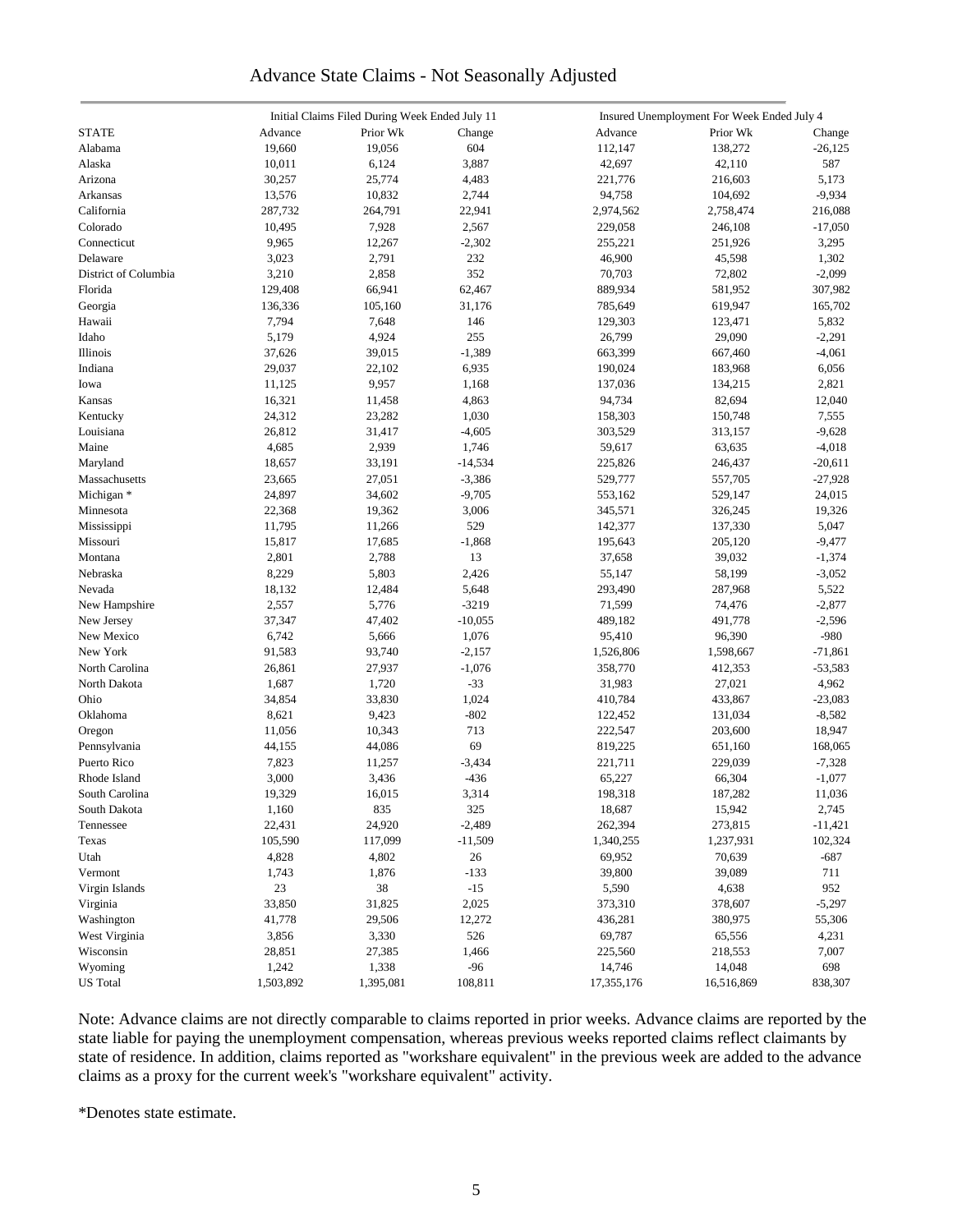# Seasonally Adjusted US Weekly UI Claims (in thousands)

| <b>Change</b>                        |                |                      |          |                |                             |                      |            |
|--------------------------------------|----------------|----------------------|----------|----------------|-----------------------------|----------------------|------------|
|                                      | <b>Initial</b> | from<br><b>Prior</b> | 4-Week   | <b>Insured</b> | from<br><b>Prior</b>        | 4-Week               |            |
| <b>Week Ending</b>                   | <b>Claims</b>  | Week                 | Average  | Unemployment   | Week                        | Average              | <b>IUR</b> |
| July 6, 2019                         | 211            | $-11$                | 219.00   | 1,694          | $-23$                       | 1,700.50             | 1.2        |
| July 13, 2019                        | 217            | 6                    | 218.50   | 1,682          | $-12$                       | 1,698.00             | 1.2        |
| July 20, 2019                        | 211            | $-6$                 | 215.25   | 1,699          | $17\,$                      | 1,698.00             | 1.2        |
| July 27, 2019                        | 216            | $\sqrt{5}$           | 213.75   | 1,692          | $-7$                        | 1,691.75             | 1.2        |
| August 3, 2019                       | 214            | $-2$                 | 214.50   | 1,719          | 27                          | 1,698.00             | 1.2        |
| August 10, 2019                      | 218            | $\overline{4}$       | 214.75   | 1,687          | $-32$                       | 1,699.25             | 1.2        |
| August 17, 2019                      | 215            | $-3$                 | 215.75   | 1,699          | 12                          | 1,699.25             | 1.2        |
| August 24, 2019                      | 215            | $\boldsymbol{0}$     | 215.50   | 1,683          | $-16$                       | 1,697.00             | 1.2        |
| August 31, 2019                      | 219            | $\overline{4}$       | 216.75   | 1,683          | $\boldsymbol{0}$            | 1,688.00             | 1.2        |
| September 7, 2019                    | 208            | $-11$                | 214.25   | 1,675          | $\text{-}8$                 | 1,685.00             | 1.2        |
| September 14, 2019                   | 211            | 3                    | 213.25   | 1,672          | $-3$                        | 1,678.25             | 1.2        |
| September 21, 2019                   | 215            | $\overline{4}$       | 213.25   | 1,667          | $-5$                        | 1,674.25             | 1.2        |
| September 28, 2019                   | 218            | 3                    | 213.00   | 1,698          | 31                          | 1,678.00             | 1.2        |
| October 5, 2019                      | 212            | $-6$                 | 214.00   | 1,689          | $-9$                        | 1,681.50             | 1.2        |
| October 12, 2019                     | 218            | 6                    | 215.75   | 1,691          | $\boldsymbol{2}$            | 1,686.25             | 1.2        |
| October 19, 2019                     | 213            | $-5$                 | 215.25   | 1,700          | 9                           | 1,694.50             | 1.2        |
|                                      | 217            | $\overline{4}$       | 215.00   |                | $-5$                        |                      | 1.2        |
| October 26, 2019<br>November 2, 2019 | 212            | $-5$                 | 215.00   | 1,695<br>1,702 | 7                           | 1,693.75<br>1,697.00 | 1.2        |
| November 9, 2019                     | 222            | 10                   | 216.00   | 1,697          | $-5$                        | 1,698.50             | 1.2        |
|                                      | 223            |                      | 218.50   |                | $-32$                       |                      | 1.2        |
| November 16, 2019                    |                | $\mathbf{1}$         |          | 1,665          |                             | 1,689.75             |            |
| November 23, 2019                    | 211            | $-12$                | 217.00   | 1,697          | 32                          | 1,690.25             | 1.2        |
| November 30, 2019                    | 206            | $-5$                 | 215.50   | 1,700          | $\ensuremath{\mathfrak{Z}}$ | 1,689.75             | 1.2        |
| December 7, 2019                     | 237            | 31                   | 219.25   | 1,725          | 25                          | 1,696.75             | 1.2        |
| December 14, 2019                    | 229            | $\mbox{-}8$          | 220.75   | 1,716          | $-9$                        | 1,709.50             | 1.2        |
| December 21, 2019                    | 218            | $-11$                | 222.50   | 1,728          | 12                          | 1,717.25             | $1.2\,$    |
| December 28, 2019                    | 220            | $\sqrt{2}$           | 226.00   | 1,775          | $47\,$                      | 1,736.00             | 1.2        |
| January 4, 2020                      | 212            | $\mbox{-}8$          | 219.75   | 1,759          | $-16$                       | 1,744.50             | 1.2        |
| January 11, 2020                     | 207            | $-5$                 | 214.25   | 1,735          | $-24$                       | 1,749.25             | 1.2        |
| January 18, 2020                     | 220            | 13                   | 214.75   | 1,704          | $-31$                       | 1,743.25             | 1.2        |
| January 25, 2020                     | 212            | $\mbox{-}8$          | 212.75   | 1,753          | 49                          | 1,737.75             | 1.2        |
| February 1, 2020                     | 201            | $-11$                | 210.00   | 1,678          | $-75$                       | 1,717.50             | 1.2        |
| February 8, 2020                     | 204            | $\mathfrak{Z}$       | 209.25   | 1,729          | 51                          | 1,716.00             | 1.2        |
| February 15, 2020                    | 215            | 11                   | 208.00   | 1,693          | $-36$                       | 1,713.25             | 1.2        |
| February 22, 2020                    | 220            | 5                    | 210.00   | 1,720          | $27\,$                      | 1,705.00             | $1.2\,$    |
| February 29, 2020                    | 217            | $-3$                 | 214.00   | 1,699          | $-21$                       | 1,710.25             | 1.2        |
| March 7, 2020                        | 211            | $-6$                 | 215.75   | 1,702          | 3                           | 1,703.50             | $1.2\,$    |
| March 14, 2020                       | 282            | $71\,$               | 232.50   | 1,784          | 82                          | 1,726.25             | 1.2        |
| March 21, 2020                       | 3,307          | 3,025                | 1,004.25 | 3,059          | 1,275                       | 2,061.00             | 2.1        |
| March 28, 2020                       | 6,867          | 3,560                | 2,666.75 | 7,446          | 4,387                       | 3,497.75             | 5.1        |
| April 4, 2020                        | 6,615          | $-252$               | 4,267.75 | 11,914         | 4,468                       | 6,050.75             | 8.2        |
| April 11, 2020                       | 5,237          | $-1,378$             | 5,506.50 | 15,819         | 3,905                       | 9,559.50             | 10.9       |
| April 18, 2020                       | 4,442          | $-795$               | 5,790.25 | 18,011         | 2,192                       | 13,297.50            | 12.4       |
| April 25, 2020                       | 3,867          | $-575$               | 5,040.25 | 22,377         | 4,366                       | 17,030.25            | 15.4       |
| May 2, 2020                          | 3,176          | $-691$               | 4,180.50 | 22,548         | 171                         | 19,688.75            | 15.5       |
| May 9, 2020                          | 2,687          | $-489$               | 3,543.00 | 24,912         | 2,364                       | 21,962.00            | 17.1       |
| May 16, 2020                         | 2,446          | $-241$               | 3,044.00 | 20,841         | $-4,071$                    | 22,669.50            | 14.3       |
| May 23, 2020                         | 2,123          | $-323$               | 2,608.00 | 21,268         | 427                         | 22,392.25            | 14.6       |
| May 30, 2020                         | 1,897          | $-226$               | 2,288.25 | 20,606         | $-662$                      | 21,906.75            | 14.1       |
| June 6, 2020                         | 1,566          | $-331$               | 2,008.00 | 20,289         | $-317$                      | 20,751.00            | 13.9       |
| June 13, 2020                        | 1,540          | $-26$                | 1,781.50 | 19,231         | $-1,058$                    | 20,348.50            | 13.2       |
| June 20, 2020                        | 1,482          | $-58$                | 1,621.25 | 18,760         | -471                        | 19,721.50            | 12.9       |
| June 27, 2020                        | 1,408          | $-74$                | 1,499.00 | 17,760         | $-1,000$                    | 19,010.00            | 12.2       |
| July 4, 2020                         | 1,310          | $-98$                | 1,435.00 | 17,338         | $-422$                      | 18,272.25            | 11.9       |
| July 11, 2020                        | 1,300          | $-10$                | 1,375.00 |                |                             |                      |            |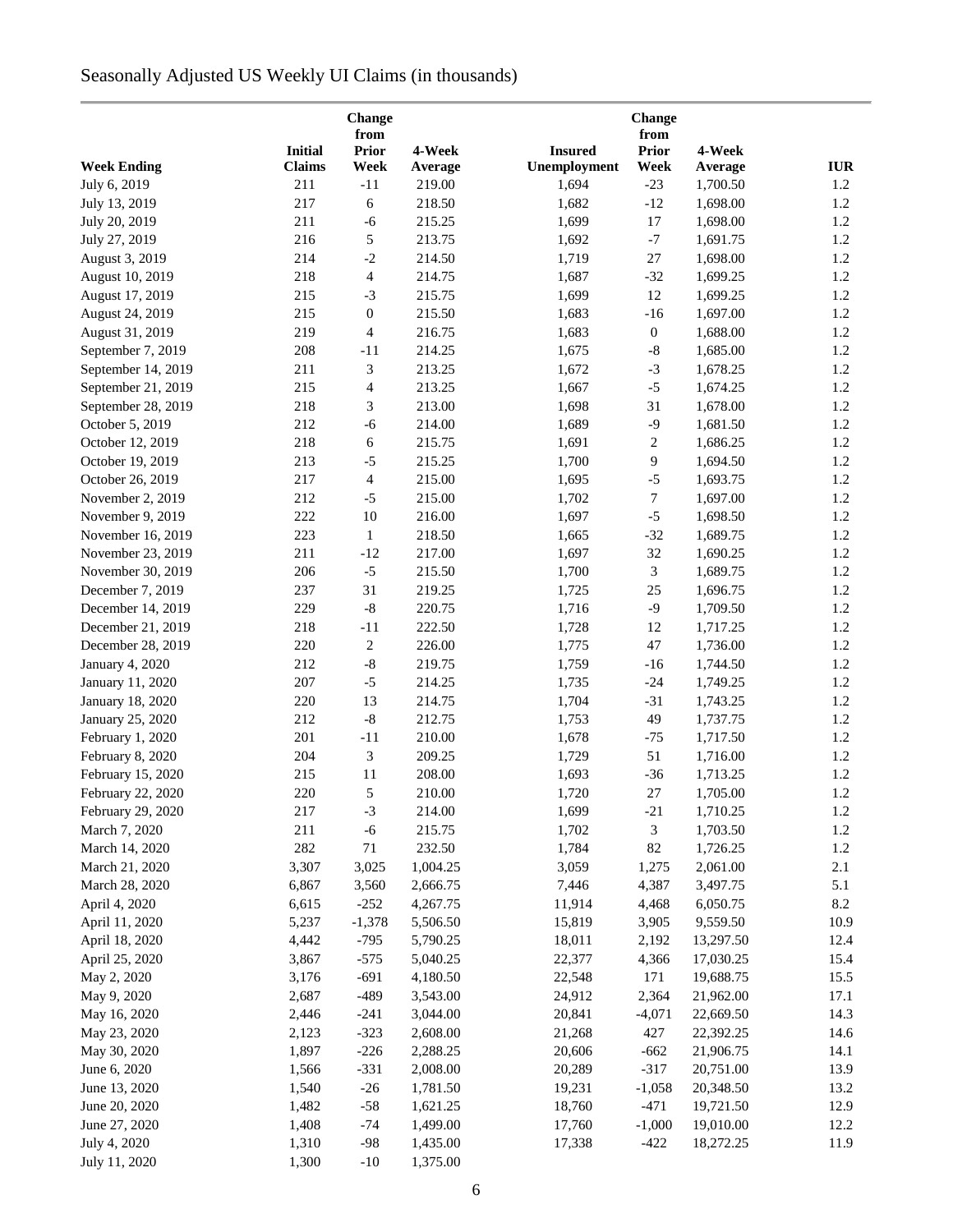|                      |                  | PUA Initial Claims Filed During Week Ended July 11 |                  | PUA Continued Claims For Week Ended Jun 27 |                  |                  |  |
|----------------------|------------------|----------------------------------------------------|------------------|--------------------------------------------|------------------|------------------|--|
| <b>STATE</b>         | Advance          | Prior Wk                                           | Change           | Jun 27                                     | <b>Jun 20</b>    | Change           |  |
| Alabama              | 6,387            | 2,464                                              | 3,923            | 45,963                                     | 41,329           | 4,634            |  |
| Alaska               | 873              | 1,120                                              | $-247$           | 19,007                                     | 18,950           | 57               |  |
| Arizona              | $\boldsymbol{0}$ | 184,098                                            | $-184,098$       | 2,270,171                                  | 1,983,612        | 286,559          |  |
| Arkansas             | 11,231           | 9,938                                              | 1,293            | 100,545                                    | 84,065           | 16,480           |  |
| California           | 126,780          | 100,588                                            | 26,192           | 1,572,438                                  | 1,708,298        | $-135,860$       |  |
| Colorado             | 5,402            | 5,900                                              | $-498$           | 94,637                                     | 101,348          | $-6,711$         |  |
| Connecticut          | 2,882            | 1,569                                              | 1,313            | 49,218                                     | 48,580           | 638              |  |
| Delaware             | 442              | 503                                                | $-61$            | 10,600                                     | 11,164           | $-564$           |  |
| District of Columbia | 754              | 609                                                | 145              | 13,103                                     | 12,762           | 341              |  |
| Florida              | $\boldsymbol{0}$ | 11,166                                             | $-11,166$        | $\boldsymbol{0}$                           | $\boldsymbol{0}$ | $\overline{0}$   |  |
| Georgia              | 31,812           | 23,438                                             | 8,374            | 67,249                                     | $\boldsymbol{0}$ | 67,249           |  |
| Hawaii               | 3,952            | 4,586                                              | $-634$           | 92,086                                     | 106,207          | $-14,121$        |  |
| Idaho                | 892              | 466                                                | 426              | 2,774                                      | 2,243            | 531              |  |
| Illinois             | 57,157           | 42,785                                             | 14,372           | 112,891                                    | 108,112          | 4,779            |  |
| Indiana              | 41,088           | $\boldsymbol{0}$                                   | 41,088           | 105,809                                    | 279,532          | $-173,723$       |  |
| Iowa                 | 1,522            | 1,296                                              | 226              | 15,484                                     | 15,766           | $-282$           |  |
| Kansas               | 4,528            | 5,111                                              | $-583$           | 118,650                                    | 56,155           | 62,495           |  |
| Kentucky             | 2,586            | 2,950                                              | $-364$           | 36,848                                     | 56,959           | $-20,111$        |  |
| Louisiana            | 9,531            | 9,070                                              | 461              | 154,047                                    | 149,592          | 4,455            |  |
| Maine                | 3,357            | 2,274                                              | 1,083            | 24,687                                     | 27,962           | $-3,275$         |  |
| Maryland             | 17,594           | 32,931                                             | $-15,337$        | 712,097                                    | 712,097          | $\overline{0}$   |  |
| Massachusetts        | 12,832           | 12,969                                             | $-137$           | 428,570                                    | 430,983          | $-2,413$         |  |
| Michigan             | 26,485           | 29,443                                             | $-2,958$         | 886,607                                    | 1,069,572        | $-182,965$       |  |
| Minnesota            | 150              | 584                                                | $-434$           | 63,882                                     | 63,474           | 408              |  |
| Mississippi          | $\boldsymbol{0}$ | 4,849                                              | $-4,849$         | 56,913                                     | 54,403           | 2,510            |  |
| Missouri             | 5,263            | 4,159                                              | 1,104            | 91,964                                     | 88,820           | 3,144            |  |
| Montana              | 2,315            | 2,696                                              | $-381$           | 46,429                                     | 46,489           | -60              |  |
| Nebraska             | 1,628            | 1,529                                              | 99               | 29,158                                     | 29,446           | $-288$           |  |
| Nevada               | 26,999           | 62,810                                             | $-35,811$        | 157,196                                    | 165,233          | $-8,037$         |  |
| New Hampshire        | $\boldsymbol{0}$ | $\boldsymbol{0}$                                   | $\boldsymbol{0}$ | $\boldsymbol{0}$                           | $\boldsymbol{0}$ | $\overline{0}$   |  |
| New Jersey           | 19,530           | 11,338                                             | 8,192            | 387,853                                    | 391,603          | $-3,750$         |  |
| New Mexico           | 2,865            | 2,685                                              | 180              | 57,619                                     | 50,908           | 6,711            |  |
| New York             | 51,576           | 54,723                                             | $-3,147$         | 1,104,345                                  | 1,010,677        | 93,668           |  |
| North Carolina       | 20,563           | 23,606                                             | $-3,043$         | 192,944                                    | 202,756          | $-9,812$         |  |
| North Dakota         | 1,231            | 671                                                | 560              | 7,153                                      | 6,951            | 202              |  |
| Ohio                 | 92,636           | 48,532                                             | 44,104           | 438,320                                    | 598,238          | $-159,918$       |  |
| Oklahoma             | 1,966            | 1,948                                              | 18               | $\boldsymbol{0}$                           | $\boldsymbol{0}$ | $\boldsymbol{0}$ |  |
| Oregon               | 5,648            | 4,666                                              | 982              | 20,354                                     | 25,899           | $-5,545$         |  |
| Pennsylvania         | 209,036          | 205,645                                            | 3,391            | 3,073,064                                  | 2,650,885        | 422,179          |  |
| Puerto Rico          | 26,183           | 39,490                                             | $-13,307$        | 617,061                                    | 553,519          | 63,542           |  |
| Rhode Island         | 6,334            | 6,197                                              | 137              | 47,016                                     | 43,942           | 3,074            |  |
| South Carolina       | 11,570           | 11,022                                             | 548              | 70,734                                     | 72,732           | $-1,998$         |  |
| South Dakota         | 138              | 108                                                | 30               | 3,506                                      | 4,109            | -603             |  |
| Tennessee            | 12,082           | 11,143                                             | 939              | 139,324                                    | 129,748          | 9,576            |  |
| Texas                | 33,556           | 33,547                                             | 9                | 184,229                                    | 184,183          | 46               |  |
| Utah                 | 1,487            | 1,506                                              | -19              | 10,481                                     | 10,808           | -327             |  |
| Vermont              | 522              | 416                                                | 106              | 9,485                                      | 9,896            | -411             |  |
| Virgin Islands       | $\boldsymbol{0}$ | $\boldsymbol{0}$                                   | $\boldsymbol{0}$ | $\boldsymbol{0}$                           | $\boldsymbol{0}$ | $\overline{0}$   |  |
| Virginia             | 14,560           | 13,820                                             | 740              | 351,287                                    | 280,883          | 70,404           |  |
| Washington           | 9,422            | 10,178                                             | $-756$           | 164,538                                    | 150,519          | 14,019           |  |
|                      |                  |                                                    |                  |                                            |                  |                  |  |

### Pandemic Unemployment Assistance Claims - Not Seasonally Adjusted

Note: Information on the Pandemic Unemployment Assistance (PUA) program can be found in UIPL 16-20[:](https://wdr.doleta.gov/directives/corr_doc.cfm?DOCN=4628)  PUA [Program inform](https://wdr.doleta.gov/directives/corr_doc.cfm?DOCN=4628)ation. Backdated claims may be included in these figures.

West Virginia  $\begin{array}{ccccccc} 0 & 0 & 0 & 0 & 0 \end{array}$ Wisconsin 2,875 2,954 -79 22,283 21,430 853 Wyoming 266 337 -71 2,380 4,304 -1,924 US Total 928,488 1,046,433 -117,945 14,282,999 13,877,143 405,856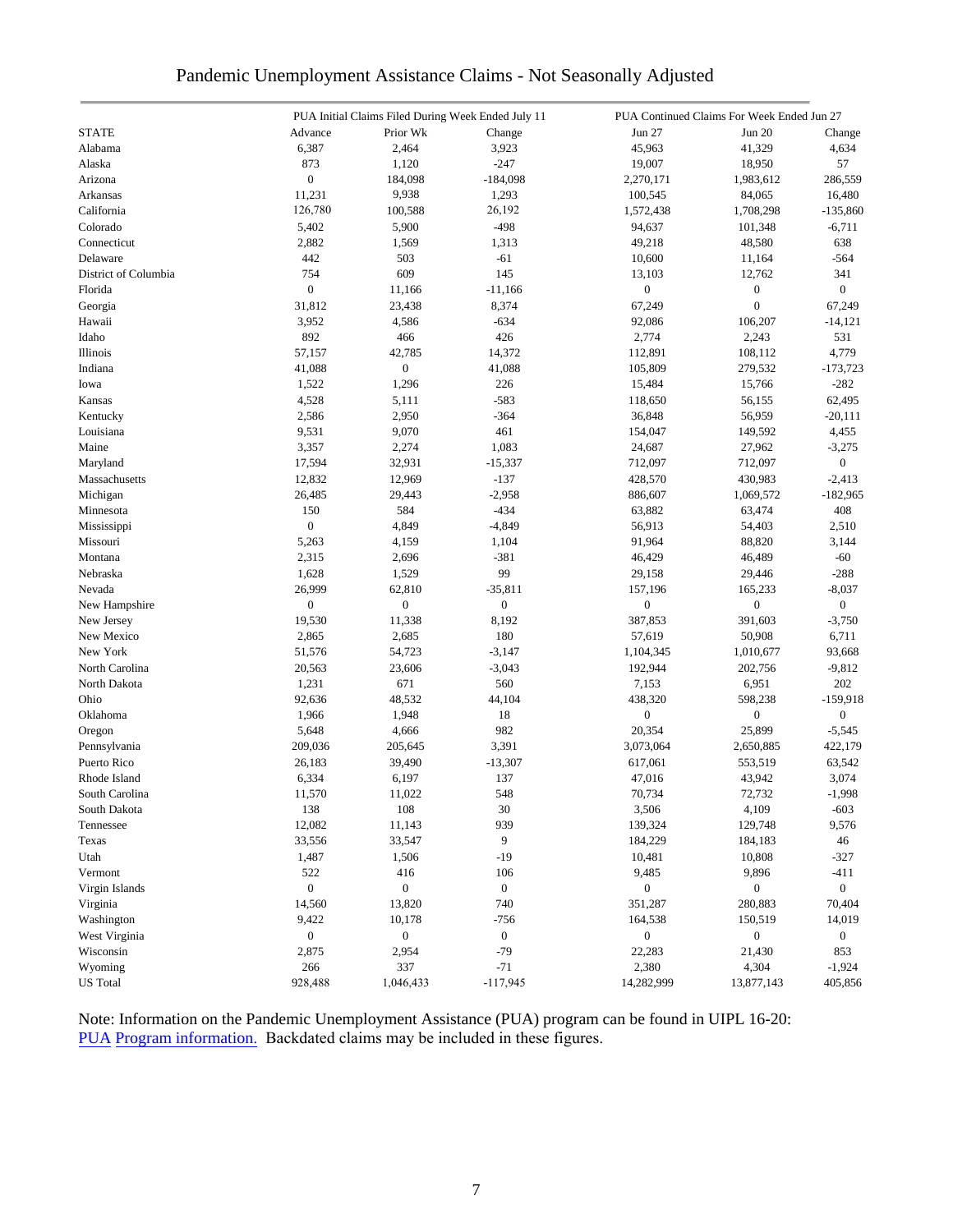## Pandemic Emergency Unemployment Compensation Claims - Not Seasonally Adjusted

|                      | PEUC Claims Filed During Weeks Ended: |                  |                  |                  |                  |  |
|----------------------|---------------------------------------|------------------|------------------|------------------|------------------|--|
| <b>STATE</b>         | June 27                               | June 20          | Change           | June 13          | June 6           |  |
| Alabama              | 31,334                                | 24,279           | 7,055            | 19,452           | 15,243           |  |
| Alaska               | 3,478                                 | 20               | 3,458            | $\boldsymbol{0}$ | $\boldsymbol{0}$ |  |
| Arizona              | 9,583                                 | $\boldsymbol{0}$ | 9,583            | 6,924            | 1,994            |  |
| Arkansas             | 7,483                                 | 7,251            | 232              | 7,067            | 7,110            |  |
| California           | 228,594                               | 251,012          | $-22,418$        | 208,089          | 296,831          |  |
| Colorado             | $\boldsymbol{0}$                      | $\boldsymbol{0}$ | $\boldsymbol{0}$ | $\boldsymbol{0}$ | $\boldsymbol{0}$ |  |
| Connecticut          | 15,499                                | 15,101           | 398              | 16,067           | 16,552           |  |
| Delaware             | 2,046                                 | 1,981            | 65               | 1,919            | 1,834            |  |
| District of Columbia | 1,919                                 | 1,770            | 149              | 1,659            | 1,516            |  |
| Florida              | $\boldsymbol{0}$                      | $\boldsymbol{0}$ | $\boldsymbol{0}$ | $\boldsymbol{0}$ | $\boldsymbol{0}$ |  |
| Georgia              | $\mathbf{0}$                          | $\boldsymbol{0}$ | $\boldsymbol{0}$ | $\boldsymbol{0}$ | $\boldsymbol{0}$ |  |
| Hawaii               | $\boldsymbol{0}$                      | $\mathbf{0}$     | $\boldsymbol{0}$ | $\boldsymbol{0}$ | $\boldsymbol{0}$ |  |
| Idaho                | 4,787                                 | 4,409            | 378              | 3,967            | 3,351            |  |
| Illinois             | 36,561                                | 39,265           | $-2,704$         | 32,604           | 37,167           |  |
| Indiana              | 10,893                                | 11,280           | $-387$           | 12,192           | 9,926            |  |
| Iowa                 | 9,572                                 | 9,070            | 502              | 9,384            | 7,823            |  |
| Kansas               | 1,905                                 | $\boldsymbol{0}$ | 1,905            | 1,402            | 0                |  |
| Kentucky             | $\boldsymbol{0}$                      | $\boldsymbol{0}$ | $\boldsymbol{0}$ | $\boldsymbol{0}$ | $\boldsymbol{0}$ |  |
| Louisiana            | 3,609                                 | 3,432            | 177              | 3,367            | 3,114            |  |
| Maine                | 1,603                                 | 125              | 1,478            | 127              | 136              |  |
| Maryland             | 11,781                                | 11,699           | 82               | 10,579           | 8,642            |  |
| Massachusetts        | 35,765                                | 34,024           | 1,741            | 31,078           | 32,501           |  |
| Michigan             | 39,067                                | 22,033           | 17,034           | 37,471           | 19,509           |  |
| Minnesota            | 21,558                                | 19,817           | 1,741            | 18,436           | 16,909           |  |
| Mississippi          | 4,123                                 | 4,093            | 30               | 4,591            | 728              |  |
| Missouri             | 19,842                                | 14,814           | 5,028            | 13,198           | 12,995           |  |
| Montana              | 2,345                                 | 2,187            | 158              | 1,991            | 1,778            |  |
| Nebraska             | 1,644                                 | 1,590            | 54               | 1,605            | 1,792            |  |
| Nevada               | 9,405                                 | 8,561            | 844              | 7,817            | 7,195            |  |
| New Hampshire        | $\boldsymbol{0}$                      | 0                | $\boldsymbol{0}$ | 0                | 0                |  |
| New Jersey           | 68,872                                | 73,018           | $-4,146$         | 72,750           | 128,341          |  |
| New Mexico           | 4,400                                 | 4,027            | 373              | 3,797            | 3,531            |  |
| New York             | 75,980                                | 73,072           | 2,908            | 71,696           | 69,209           |  |
| North Carolina       | 115,952                               | 78,038           | 37,914           | 35,360           | 19,970           |  |
| North Dakota         | 2,572                                 | 2,122            | 450              | 1,868            | 1,716            |  |
| Ohio                 | 17,113                                | 16,702           | 411              | 15,653           | 15,066           |  |
| Oklahoma             | 564                                   | 694              | $-130$           | $\boldsymbol{0}$ | $\boldsymbol{0}$ |  |
| Oregon               | 9,486                                 | $\boldsymbol{0}$ | 9,486            | $\boldsymbol{0}$ | $\boldsymbol{0}$ |  |
| Pennsylvania         | 61,587                                | 39,955           | 21,632           | 67,549           | 60,964           |  |
| Puerto Rico          | 8,151                                 | 9,143            | $-992$           | 8,690            | 8,783            |  |
| Rhode Island         | 3,377                                 | 3,085            | 292              | 2,946            | 3,989            |  |
| South Carolina       | 13,181                                | 15,363           | $-2,182$         | 9,988            | 13,807           |  |
| South Dakota         | 294                                   | 344              | $-50$            | 670              | 210              |  |
| Tennessee            | 4,843                                 | 4,797            | 46               | 4,782            | 4,923            |  |
| Texas                | 7,242                                 | 7,166            | 76               | 7,053            | 6,759            |  |
| Utah                 | 4,031                                 | 3,557            | 474              | 2,898            | 2,365            |  |
| Vermont              | 1,173                                 | 1,165            | 8                | 1,143            | 1,145            |  |
| Virgin Islands       | $\boldsymbol{0}$                      | $\boldsymbol{0}$ | $\boldsymbol{0}$ | $\boldsymbol{0}$ | $\boldsymbol{0}$ |  |
| Virginia             | $\boldsymbol{0}$                      | $\boldsymbol{0}$ | $\boldsymbol{0}$ | $\boldsymbol{0}$ | $\boldsymbol{0}$ |  |
| Washington           | 8,114                                 | 6,812            | 1,302            | 7,070            | 17,653           |  |
| West Virginia        | 4,641                                 | 4,487            | 154              | 4,256            | 4,149            |  |
| Wisconsin            | 10,462                                | 19,101           | $-8,639$         | 0                | 0                |  |
| Wyoming              | $\boldsymbol{0}$                      | $\boldsymbol{0}$ | $\boldsymbol{0}$ | $\boldsymbol{0}$ | $\boldsymbol{0}$ |  |
| <b>US</b> Total      | 936,431                               | 850,461          | 85,970           | 769,155          | 867,226          |  |

Note: Information on the Pandemic Emergency Unemployment Compensation (PEUC) program can be found in Unemployment Insurance Program Letter (UIPL) 17-20: [PEUC Program information](https://wdr.doleta.gov/directives/corr_doc.cfm?DOCN=8452)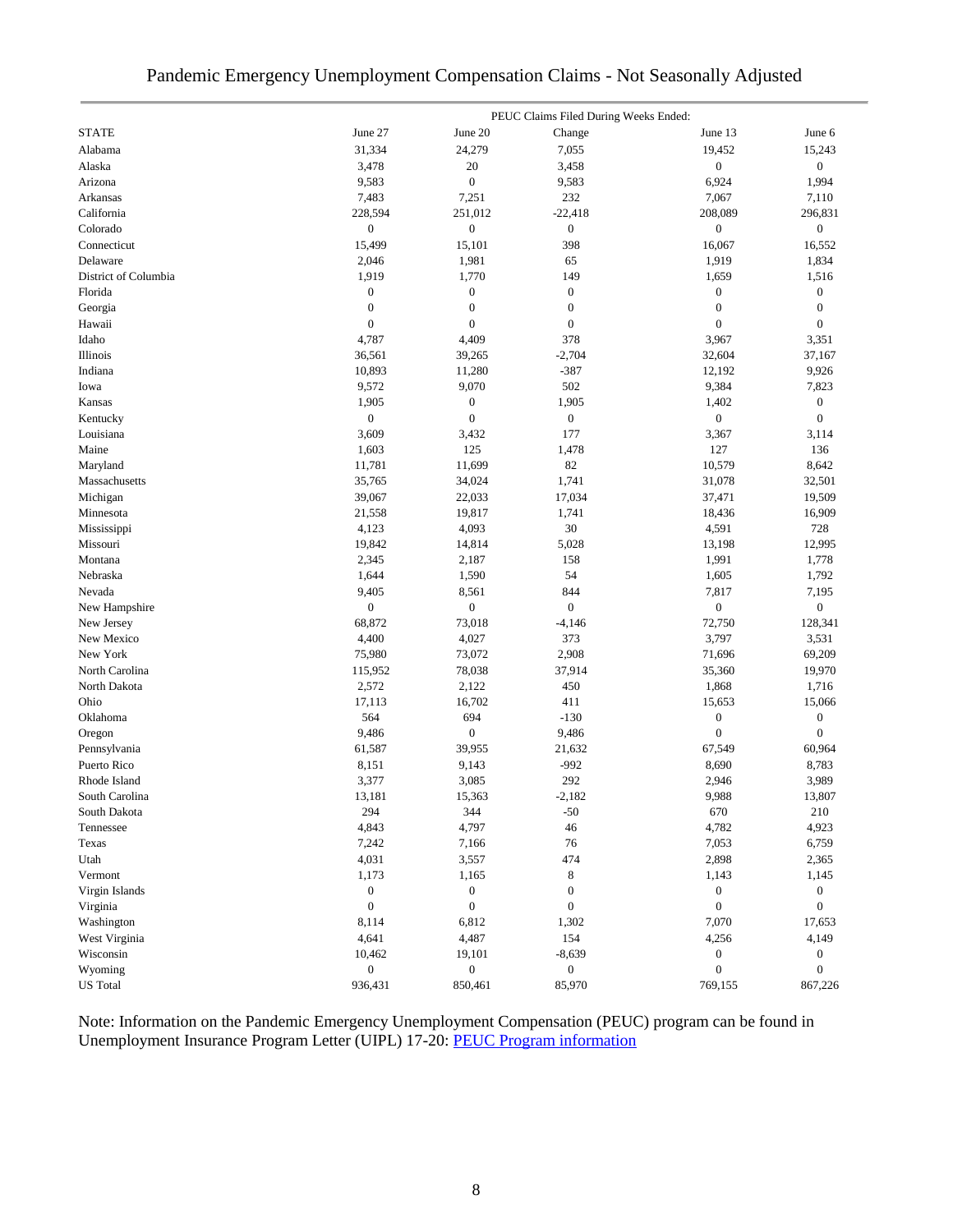#### INITIAL CLAIMS FILED DURING WEEK ENDED JULY 4

| INSURED UNEMPLOYMENT FOR WEEK ENDED |
|-------------------------------------|
| <b>JUNE 27</b>                      |

|                      |              |                     |                             |                                    |                        |              |      |                       |                                                   |                          |                  | ALL                                  |
|----------------------|--------------|---------------------|-----------------------------|------------------------------------|------------------------|--------------|------|-----------------------|---------------------------------------------------|--------------------------|------------------|--------------------------------------|
|                      |              |                     | <b>CHANGE FROM</b>          |                                    |                        |              |      |                       | <b>CHANGE FROM</b>                                |                          |                  | <b>PROGRAMS</b>                      |
|                      |              |                     |                             |                                    |                        |              |      |                       |                                                   |                          |                  | <b>EXCLUDING</b>                     |
| <b>STATE NAME</b>    | <b>STATE</b> | <b>LAST</b><br>WEEK | <b>YEAR</b><br>AGO          | UCFE <sup>1</sup> UCX <sup>1</sup> |                        | <b>STATE</b> |      | LAST<br>$(\%)^2$ WEEK | <b>YEAR</b><br>AGO                                | UCFE <sup>1</sup>        | UCX <sup>1</sup> | <b>RAILROAD</b><br><b>RETIREMENT</b> |
| Alabama              | 19,056       | 718                 | 16,693                      | 19                                 | 16                     | 138,272      | 7.2  | $-3,178$              | 120,387                                           | 134                      | 91               | 138,497                              |
| Alaska               | 6,124        | $-343$              | 5,572                       | 11                                 | $\overline{c}$         | 42,110       | 13.7 | $-1,098$              | 36,800                                            | 131                      | 51               | 42,292                               |
| Arizona              | 25,774       | $-554$              | 21,362                      | 6                                  | 5                      | 216,603      | 7.5  | $-902$                | 189,914                                           | 331                      | 213              | 217,147                              |
| Arkansas             | 10,832       | 437                 | 7,894                       | $\tau$                             | $\overline{c}$         | 104,692      | 8.8  | $-3,999$              | 92,536                                            | 141                      | 76               | 104,909                              |
| California           | 264,791      | $-12,571$           | 229,597                     | 261                                | 214                    | 2,758,474    | 15.9 | $-143,127$            | 2,451,024                                         | 1,694                    | 1,516            | 2,761,684                            |
| Colorado             | 7,928        | $-718$              | 6,478                       | 9                                  | 26                     |              | 9.2  | 8,872                 | 228,803                                           | 207                      | 304              |                                      |
|                      |              |                     |                             |                                    |                        | 246,108      |      |                       |                                                   |                          |                  | 246,619                              |
| Connecticut          | 12,267       | 2,134               | 8,716                       | 17                                 | 7                      | 251,926      | 15.2 | 4,731                 | 216,245                                           | 158                      | 134              | 252,218                              |
| Delaware             | 2,791        | 20                  | 2,262                       | $\mathbf{1}$                       | 10                     | 45,598       | 10.2 | 1,564                 | 40,625                                            | 20                       | 23               | 45,641                               |
| District of Columbia | 2,858        | $-274$              | 2,357                       | 40                                 | $\mathbf{1}$           | 72,802       | 12.6 | $-5$                  | 65,912                                            | 781                      | 8                | 73,591                               |
| Florida              | 66,941       | $-17,429$           | 59,791                      | 12                                 | 13                     | 581,952      | 6.8  | $-159,392$            | 544,250                                           | 235                      | 218              | 582,405                              |
| Georgia              | 105,160      | $-12,325$           | 99,926                      | 53                                 | 51                     | 619,947      | 14.1 | $-41,286$             | 594,975                                           | 516                      | 515              | 620,978                              |
| Hawaii               | 7,648        | $-544$              | 6,209                       | 8                                  | 18                     | 123,471      | 19.9 | $-5,348$              | 116,020                                           | 284                      | 147              | 123,902                              |
| Idaho                | 4,924        | $-493$              | 3,841                       | 3                                  | 4                      | 29,090       | 4.0  | $-1,796$              | 24,414                                            | 20                       | 25               | 29,135                               |
| Illinois             | 39,015       | $-6,737$            | 29,878                      | $\overline{7}$                     | 7                      | 667,460      | 11.3 | $-9,262$              | 581,139                                           | 443                      | 219              | 668,122                              |
| Indiana              | 22,102       | $-22,725$           | 20,012                      | 18                                 | 15                     | 183,968      | 6.0  | $-7,320$              | 171,023                                           | 103                      | 141              | 184,212                              |
| Iowa                 | 9,957        | 2,225               | 6,650                       | 11                                 | 6                      | 134,215      | 8.8  | $-7,533$              | 119,855                                           | 134                      | 52               | 134,401                              |
| Kansas               | 11,458       | 1,720               | 9,039                       | $\mathbf{1}$                       | $\mathbf{0}$           | 82,694       | 6.1  | 3,239                 | 74,780                                            | 95                       | 90               | 82,879                               |
| Kentucky             | 23,282       | $-7,358$            | 17,212                      | $\boldsymbol{0}$                   | $\mathbf{0}$           | 150,748      | 8.0  | $-8,817$              | 132,910                                           | 170                      | 240              | 151,158                              |
| Louisiana            | 31,417       | 9,441               | 29,573                      | 32                                 | 17                     | 313,157      | 16.6 | 7,068                 | 296,060                                           | 141                      | 61               | 313,359                              |
| Maine                | 2,939        | $-180$              | 2,498                       | $\boldsymbol{0}$                   | $\boldsymbol{0}$       | 63,635       | 10.5 | 646                   | 59,852                                            | 43                       | 23               | 63,701                               |
| Maryland             | 33,191       | 10,568              | 30,036                      | 49                                 | 26                     | 246,437      | 9.6  | 13,351                | 217,807                                           | 332                      | 312              | 247,081                              |
| Massachusetts        | 27,051       | $-2,648$            | 21,304                      | 29                                 | 33                     | 557,705      | 15.6 | 417                   | 501,882                                           | 305                      | 227              | 558,237                              |
| Michigan             | 34,602       | $-3,707$            | 20,983                      | 25                                 | 8                      | 529,147      |      | 12.3 -104,806         | 488,932                                           | 157                      | 195              | 529,499                              |
| Minnesota            | 19,362       | $-11$               | 16,173                      | 13                                 | 6                      | 326,245      |      | 11.4 -11,137          | 299,785                                           | 185                      | 185              | 326,615                              |
| Mississippi          | 11,266       | $-2,407$            | 9,950                       | $\mathbf{2}$                       | $\overline{0}$         | 137,330      |      | 12.4 -10,294          | 126,532                                           | 166                      | 72               | 137,568                              |
| Missouri             | 17,685       | $-2,323$            | 12,661                      | 3                                  | $\overline{4}$         | 205,120      | 7.3  | 999                   | 182,547                                           | 135                      | 95               | 205,350                              |
| Montana              | 2,788        | 93                  | 2,000                       | 9                                  | $\mathbf{1}$           | 39,032       | 8.6  | $-1,995$              | 34,257                                            | 82                       | 42               | 39,156                               |
| Nebraska             | 5,803        | 1,600               | 5,015                       | $\tau$                             | $\overline{c}$         | 58,199       | 6.0  | 1,368                 | 53,929                                            | 25                       | 30               | 58,254                               |
| Nevada               | 12,484       | 1,374               | 10,125                      | $\overline{4}$                     | $\mathbf{0}$           | 287,968      | 20.9 | 1,025                 | 270,338                                           | 139                      | 165              | 288,272                              |
| New Hampshire        | 5,776        | 613                 | 5,223                       | $\mathbf{2}$                       | 5                      | 74,476       |      | $11.5 - 12,110$       | 71,032                                            | 25                       | 15               | 74,516                               |
| New Jersey           | 47,402       | 19,410              | 34,790                      | 38                                 | 13                     | 491,778      |      | 12.2 -27,389          | 404,734                                           | 291                      | 561              | 492,630                              |
| New Mexico           | 5,666        | 583                 | 4,980                       | 6                                  | $\boldsymbol{0}$       | 96,390       | 12.0 | 487                   | 87,707                                            | 205                      | 88               | 96,683                               |
| New York             | 93,740       | 3,906               | 68,461                      | 18                                 | 48                     | 1,598,667    |      | 17.0 -13,324          | 1,474,859                                         | 523                      | 713              | 1,599,903                            |
| North Carolina       | 27,937       | $-1,643$            | 25,258                      | 41                                 | 56                     | 412,353      | 9.4  | $-51,215$             | 392,693                                           | 415                      | 723              | 413,491                              |
| North Dakota         | 1,720        | 209                 | 1,223                       | 7                                  | $\mathbf{1}$           | 27,021       | 6.5  | $-1,425$              | 24,928                                            | 210                      | 25               | 27,256                               |
| Ohio                 | 33,830       | $-2,078$            | 27,535                      | 17                                 | 39                     | 433,867      | 8.1  | $-14,245$             | 389,921                                           | 186                      | 396              | 434,449                              |
| Oklahoma             | 9,423        | $-8,982$            | 7,412                       | 17                                 | 12                     | 131,034      | 8.4  | $-34,264$             | 116,396                                           | 78                       | 134              | 131,246                              |
| Oregon               | 10,343       | $-852$              | 5,428                       | 21                                 | 14                     | 203,600      |      | $10.6 - 12.913$       | 179,084                                           | 370                      | 134              | 204,104                              |
| Pennsylvania         | 44,086       | $-1,175$            | 30,954                      | 237                                | 60                     | 651,160      |      | 11.2 -158,449         | 541,729                                           | 1,533                    | 565              | 653,258                              |
| Puerto Rico          | 11,257       | 1,029               | 9,799                       | $\mathbf{1}$                       | 3                      | 229,039      |      | 26.8 11,327           | 210,702                                           | 242                      | 59               | 229,340                              |
| Rhode Island         | 3,436        | 207                 | 2,072                       | 1                                  | $\boldsymbol{0}$       | 66,304       | 14.0 | $-796$                | 57,668                                            | 56                       | $\sqrt{48}$      | 66,408                               |
| South Carolina       | 16,015       | $-1,639$            | 14,056                      | 11                                 | 18                     | 187,282      | 9.0  | $-9,843$              | 172,116                                           | 38                       | 105              | 187,425                              |
| South Dakota         | 835          | 191                 | 683                         | 19                                 | $\mathbf{1}$           | 15,942       | 3.8  | $-1,200$              | 14,975                                            | 293                      | 14               | 16,249                               |
| Tennessee            | 24,920       | 3,376               | 21,925                      | 32                                 | 21                     | 273,815      | 8.4  | $-5,384$              | 253,448                                           | 159                      | 176              | 274,150                              |
| Texas                | 117,099      | 20,506              | 105,501                     | 129                                | 249                    | 1,237,931    | 10.1 | $-63,783$             | 1,114,079                                         | 1,095                    | 1,976            | 1,241,002                            |
| Utah                 | 4,802        |                     |                             |                                    |                        | 70,639       | 4.8  | $-1,577$              |                                                   | 60                       | 37               | 70,736                               |
| Vermont              | 1,876        | $-163$<br>$-287$    | 3,941<br>1,338              | 20<br>$\boldsymbol{0}$             | 10<br>$\boldsymbol{0}$ | 39,089       | 12.9 | $-3,331$              | 64,089<br>35,879                                  |                          | 3                | 39,096                               |
| Virgin Islands       |              |                     |                             |                                    |                        |              |      |                       |                                                   | $\overline{\mathcal{A}}$ |                  |                                      |
|                      | 38           | $-19$               | 17                          | $\boldsymbol{0}$                   | $\boldsymbol{0}$       | 4,638        |      | $13.1 - 1,556$        | 4,290                                             | 2                        | $\boldsymbol{0}$ | 4,640                                |
| Virginia             | 31,825       | $-130$              | 29,338                      | 15                                 | 4                      | 378,607      |      | 10.1 11,893           | 359,637                                           | 507                      | 611              | 379,725                              |
| Washington           | 29,506       | $-3,760$            | 23,959                      | 19                                 | 14                     | 380,975      |      | 11.4 -35,629          | 339,376                                           | 348                      | 773              | 382,096                              |
| West Virginia        | 3,330        | $-202$              | 2,714                       | $\boldsymbol{2}$                   | 3                      | 65,556       | 9.8  | $-3,540$              | 57,093                                            | 68                       | 62               | 65,686                               |
| Wisconsin            | 27,385       | 2,460               | 21,776                      | 13                                 | 11                     | 218,553      | 7.7  | $-4,344$              | 193,592                                           | 118                      | 98               | 218,769                              |
| Wyoming              | 1,338        | $-80$               | 896                         | $\boldsymbol{0}$                   | 1                      | 14,048       | 5.2  | $-446$                | 12,676                                            | 13                       | 6                | 14,067                               |
| Totals               |              |                     | 1,395,081 -31,537 1,163,086 | 1,323                              | 1,077                  |              |      |                       | 16,516,869 11.3 -911,071 14,906,236 14,146 12,792 |                          |                  | 16,543,807                           |

Figures appearing in columns showing over-the-week changes reflect all revisions in data for prior week submitted by state agencies.

- 1. The Unemployment Compensation program for Federal Employees (UCFE) and the Unemployment Compensation for Ex-servicemembers (UCX) exclude claims filed jointly under other programs to avoid duplication.
- 2. Rate is not seasonally adjusted. The source of U.S. total covered employment is BLS.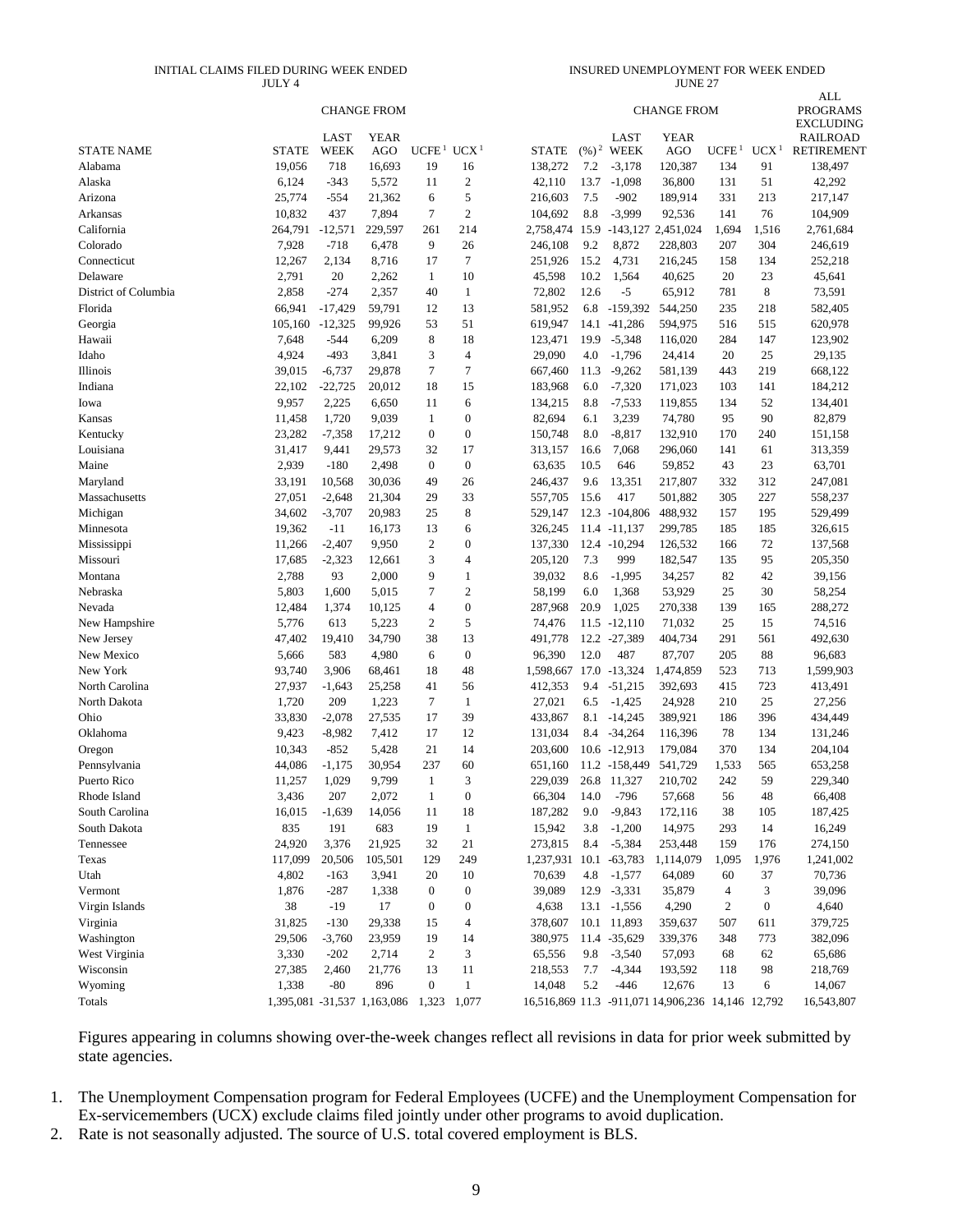### **UNADJUSTED INITIAL CLAIMS FOR WEEK ENDED JULY 4, 2020**

## STATES WITH AN INCREASE OF MORE THAN 1,000

| <b>State</b> | <b>Change</b> | <b>State Supplied Comment</b>                                                                                                                                                                                                                                                                                                                                                               |
|--------------|---------------|---------------------------------------------------------------------------------------------------------------------------------------------------------------------------------------------------------------------------------------------------------------------------------------------------------------------------------------------------------------------------------------------|
| TX           | $+20,506$     | Layoffs in the manufacturing, accommodation and food services, information, transportation<br>and warehousing, wholesale trade, art, entertainment, and recreation, administrative and<br>support and waste management and remediation services, professional, scientific, and technical<br>services, real estate and rental and leasing, and health care and social assistance industries. |
| NJ           | $+19,410$     | No comment.                                                                                                                                                                                                                                                                                                                                                                                 |
| MD           | $+10,568$     | No comment.                                                                                                                                                                                                                                                                                                                                                                                 |
| LA           | $+9,441$      | No comment.                                                                                                                                                                                                                                                                                                                                                                                 |
| <b>NY</b>    | $+3,906$      | Layoffs in the health care and social assistance, accommodation and food services, and<br>manufacturing industry.                                                                                                                                                                                                                                                                           |
| <b>TN</b>    | $+3,376$      | Layoffs in the public administration, art, entertainment, and recreation, management of<br>companies and enterprises, wholesale trade, and educational services industries.                                                                                                                                                                                                                 |
| WI           | $+2,460$      | Layoffs in the manufacturing, construction, and mining, quarrying, and oil and gas extraction<br>industries.                                                                                                                                                                                                                                                                                |
| IA           | $+2,225$      | Layoffs in the manufacturing, transportation and warehousing, and accommodation and food<br>services industries.                                                                                                                                                                                                                                                                            |
| CT           | $+2,134$      | Layoffs in the retail trade, accommodations and food services, and health care and social<br>assistance industries.                                                                                                                                                                                                                                                                         |
| <b>KS</b>    | $+1,720$      | No comment.                                                                                                                                                                                                                                                                                                                                                                                 |
| <b>NE</b>    | $+1,600$      | No comment.                                                                                                                                                                                                                                                                                                                                                                                 |
| <b>NV</b>    | $+1,374$      | No comment.                                                                                                                                                                                                                                                                                                                                                                                 |
| <b>PR</b>    | $+1,029$      | No comment.                                                                                                                                                                                                                                                                                                                                                                                 |

### STATES WITH A DECREASE OF MORE THAN 1,000

| <b>State</b> | Change    | <b>State Supplied Comment</b>                                                                                                                                                                                           |
|--------------|-----------|-------------------------------------------------------------------------------------------------------------------------------------------------------------------------------------------------------------------------|
| IN           | $-22,725$ | No comment.                                                                                                                                                                                                             |
| FL           | $-17,429$ | Fewer layoffs in the agriculture, forestry, fishing and hunting, construction, manufacturing,<br>wholesale trade, and retail trade industries.                                                                          |
| <b>CA</b>    | $-12,571$ | No comment.                                                                                                                                                                                                             |
| <b>GA</b>    | $-12,325$ | Fewer layoffs in the health care and social assistance, administrative and support and waste<br>management and remediation services, accommodation and food services, and manufacturing<br>industries.                  |
| OK           | $-8,982$  | No comment.                                                                                                                                                                                                             |
| KY           | $-7,358$  | No comment.                                                                                                                                                                                                             |
| IL           | $-6,737$  | No comment.                                                                                                                                                                                                             |
| <b>WA</b>    | $-3,760$  | No comment.                                                                                                                                                                                                             |
| MI           | $-3,707$  | No comment.                                                                                                                                                                                                             |
| MA           | $-2,648$  | No comment.                                                                                                                                                                                                             |
| MS           | $-2,407$  | No comment.                                                                                                                                                                                                             |
| MO           | $-2,323$  | Fewer layoffs in the health care and social assistance and accommodation and food services<br>industries.                                                                                                               |
| <b>OH</b>    | $-2,078$  | No comment.                                                                                                                                                                                                             |
| <b>NC</b>    | $-1,643$  | Fewer layoffs in the accommodation and food services, construction, and health care and social<br>assistance industries.                                                                                                |
| <b>SC</b>    | $-1,639$  | No comment.                                                                                                                                                                                                             |
| PA           | $-1,175$  | Fewer layoffs in the transportation and warehousing, accommodation and food services,<br>administrative and support and waste management and remediation services, and health care<br>and social assistance industries. |